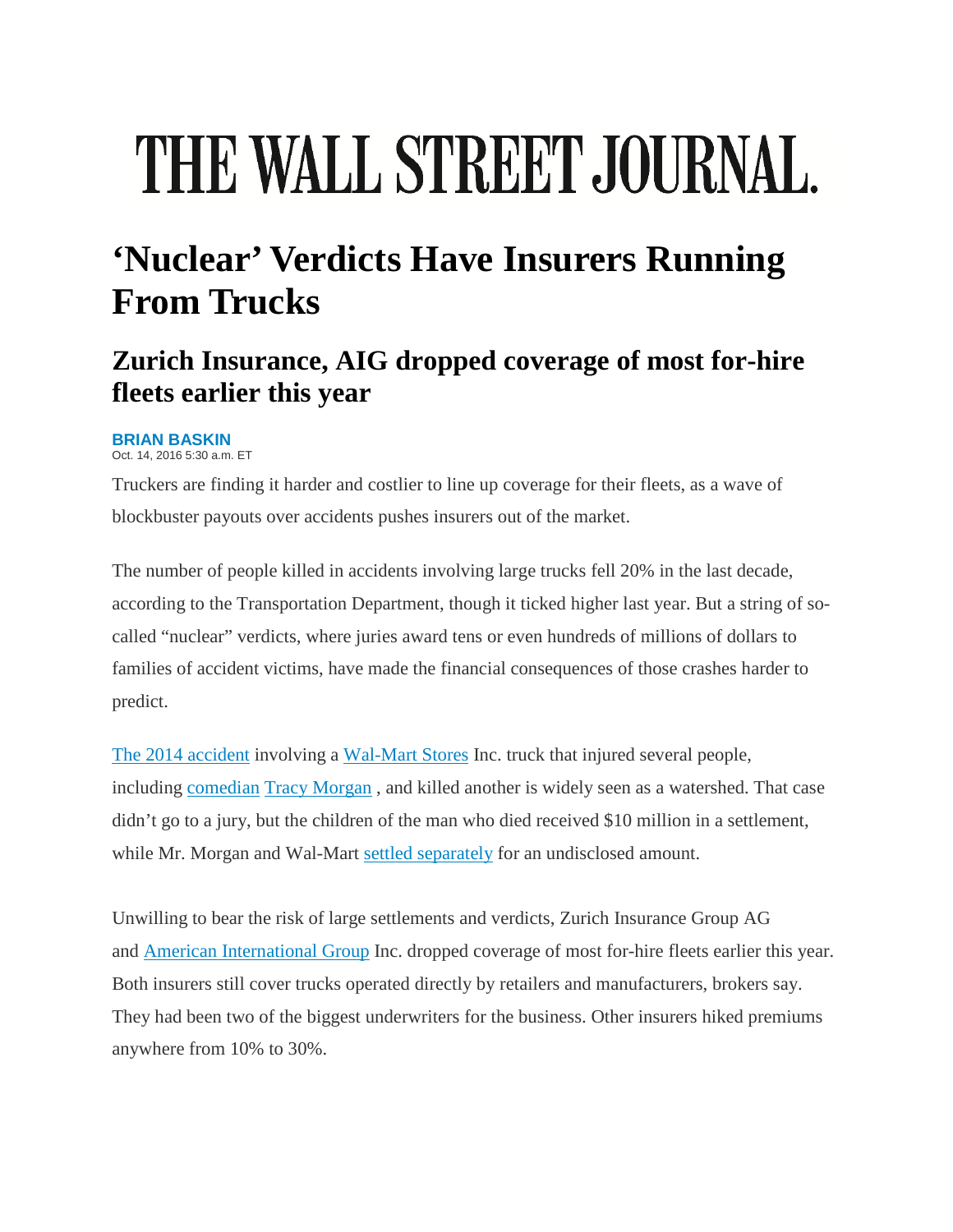AIG stopped covering trucking fleets via its Lexington Insurance Co. unit as part of a wider effort to improve profits in its commercial insurance division, the company said in a statement. Other AIG units continue to cover truckers, the statement said.

"When they pulled out, it really triggered a panic," Mark Brockinton, a broker with [AonP](http://quotes.wsj.com/AON)LC who works with large trucking companies, said of AIG's retreat. "Some of these verdicts I think caught them flat-footed."

AIG was dominant in the trucking insurance market, Mr. Brockinton said, and its exit touched off a scramble among trucking companies to line up alternative coverage for thousands of drivers.

Federal law requires trucking companies to cover drivers up to \$750,000 per accident. Many self-insure up to around \$1 million, then buy tiers of outside insurance to cover additional costs.

The cost of that extra coverage is putting fresh pressure on the trucking industry, which already is mired in its worst slump since the recession. The average U.S. trucking company spent about 9.2 cents per mile on premiums in 2015, a figure that is up 44% in two years and doesn't include this year's hikes, according to the American Transportation Research Institute, an industry group. The figure is dwarfed by the 40 cents per mile spent on fuel and 50 cents per mile paid out to drivers. But diesel prices have fallen and salaries have edged up slightly, making the jump in premiums stand out.

"It's providing a tremendous amount of heartburn," Joey Hogan, chief operating officer of Chattanooga, Tenn.-based trucking company [Covenant Transportation Group](http://quotes.wsj.com/CVTI) Inc.,said in a July earnings call. He said some small fleets "won't be able to survive long-term" if the trend continues.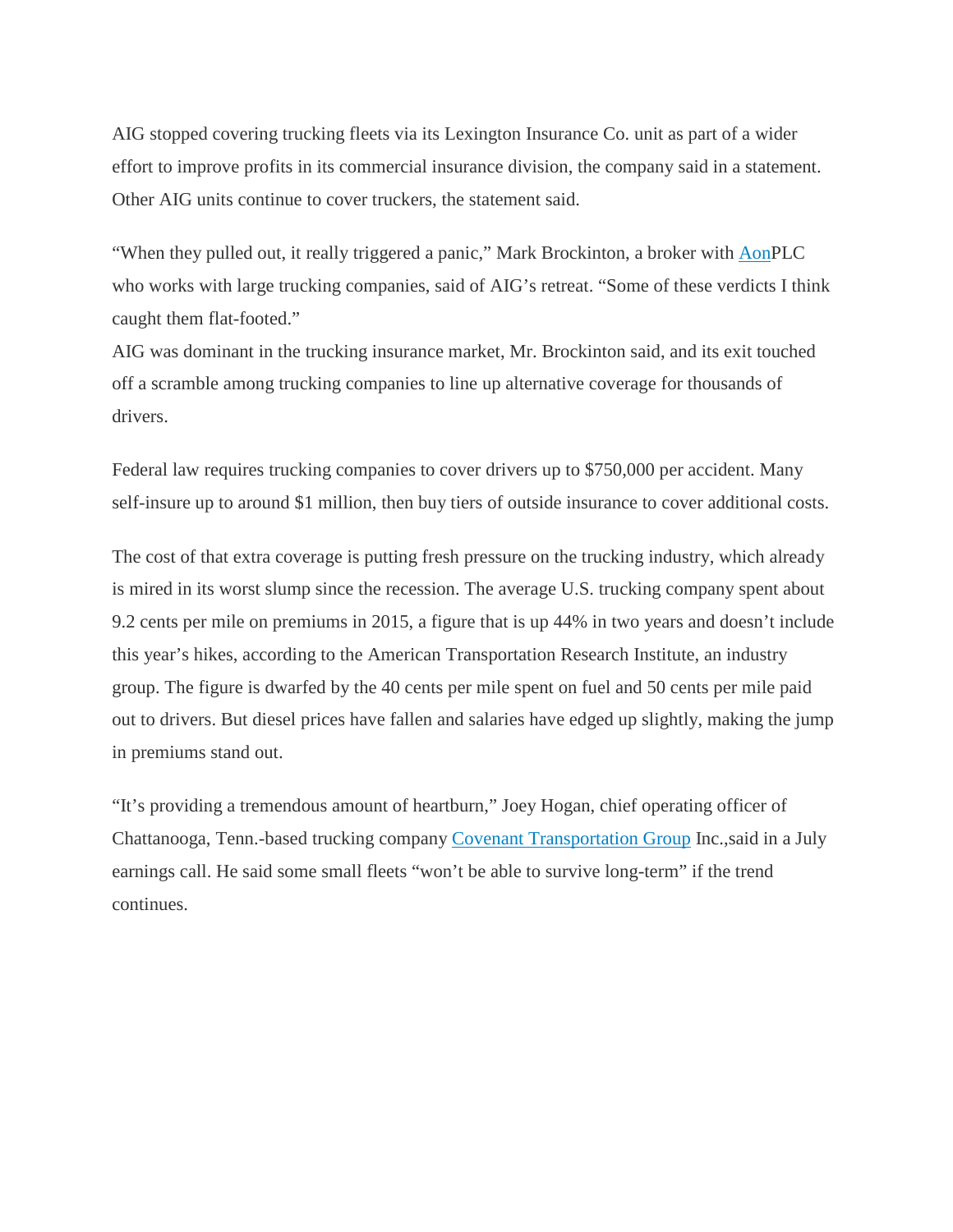## **Surging Premiums**

Trucking companies face rising insurance costs. While accident fatalities have declined in the last decade, insurers are pulling out of the market following a wave of blockbuster payouts.



Fatalities in accidents involving large trucks per 100 million miles traveled

Sources: Department of Transportation (fatalities); American \*Or purchase payments Transportation Research Institute (premiums 2008-2015, cost); brokers and trucking companies (premiums 2016 est.) THE WALL STREET JOURNAL.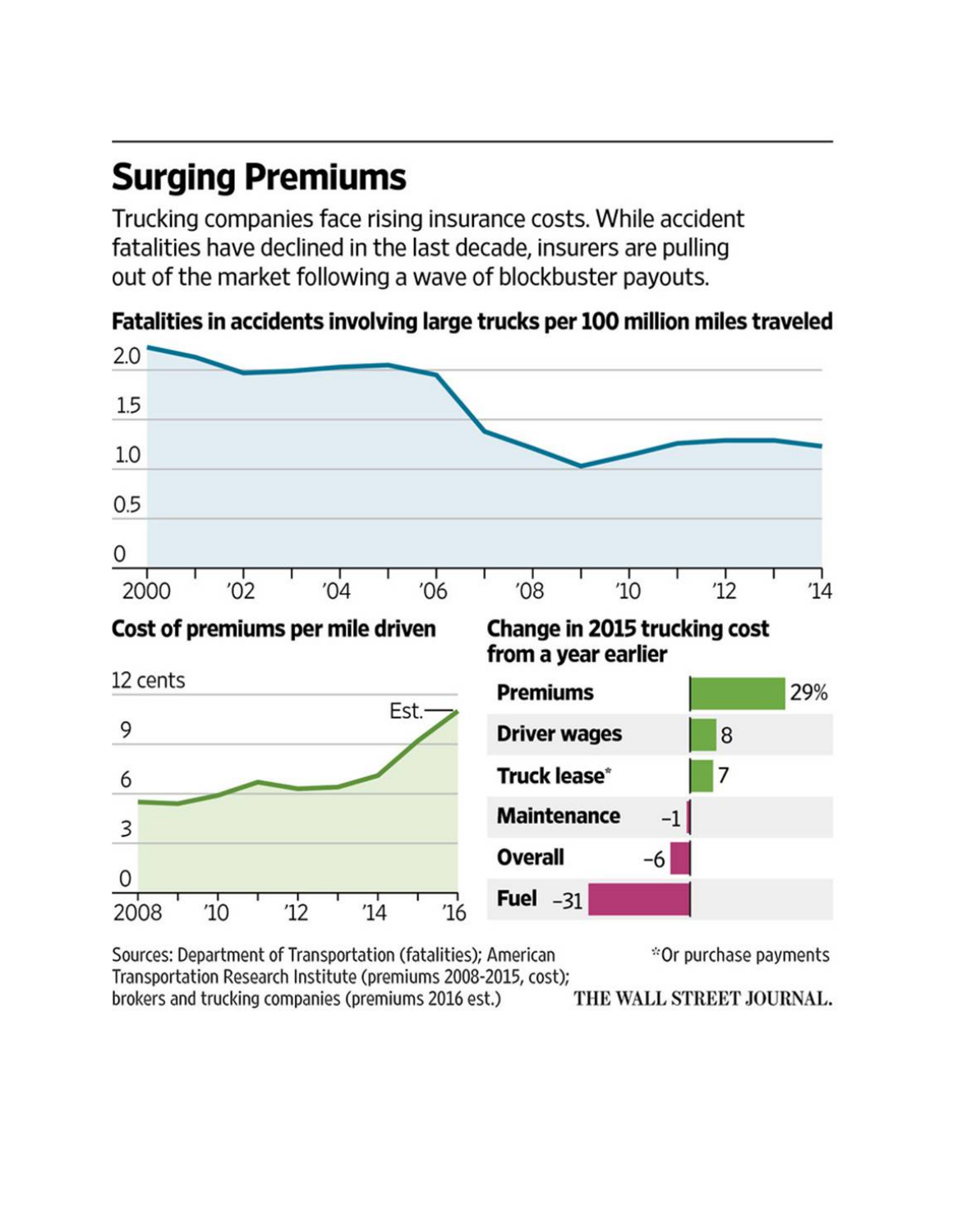On Thursday, Covenant's shares fell sharply after the company warned its third-quarter earnings would disappoint, in part because its insurance costs rose \$1.7 million from the same period in 2015. Covenant cited the "increased frequency and severity" of accidents for the rise.

Large accident settlements and verdicts became more common starting around 2011, although settlement amounts tend to be private and aren't easily tracked. Aon counts at least six cases topping \$20 million this year, the most since 2012. Part of the reason is a tactical shift among plaintiffs' attorneys.

Steven Gursten, a Michigan attorney specializing in severe trucking accidents, said lawyers have moved away from blaming individual drivers and are instead looking for signs that companies have violated safety regulations fleetwide. Evidence that they have can open a company up to millions of dollars in punitive damages, he said.

A Texas jury in 2013 awarded \$281 million to the family of a man struck and killed by a truck's drive shaft that had detached and smashed through the big rig's windshield. The jury found the vehicle hadn't been properly maintained. The judgment was later reduced to \$105 million and then settled for an undisclosed amount.

Highly publicized accidents—such as the one that injured Mr. Morgan—also make it easier for plaintiffs' lawyers to convince juries to slap trucking companies with large damage awards, Mr. Gursten said.

[Landstar System](http://quotes.wsj.com/LSTR) Inc., with about 9,500 contract drivers, was hit with its first "nuclear" verdict in 2011, said Chief Executive Jim Gattoni. A jury in Georgia awarded \$40.2 million—later raised to over \$55 million—to the widow of a man killed in 2007 after a driver ran a stop sign and hit his pickup truck. Landstar admitted liability before the case went to trial, and the driver was convicted separately of homicide by vehicle, according to local news reports. The company settled in 2014 for \$42 million, according to SEC filings.

Landstar has been hit with several more unexpectedly large verdicts since then, said Mr. Gattoni, whose company has been involved in fewer fatal crashes than average, according to federal safety data.